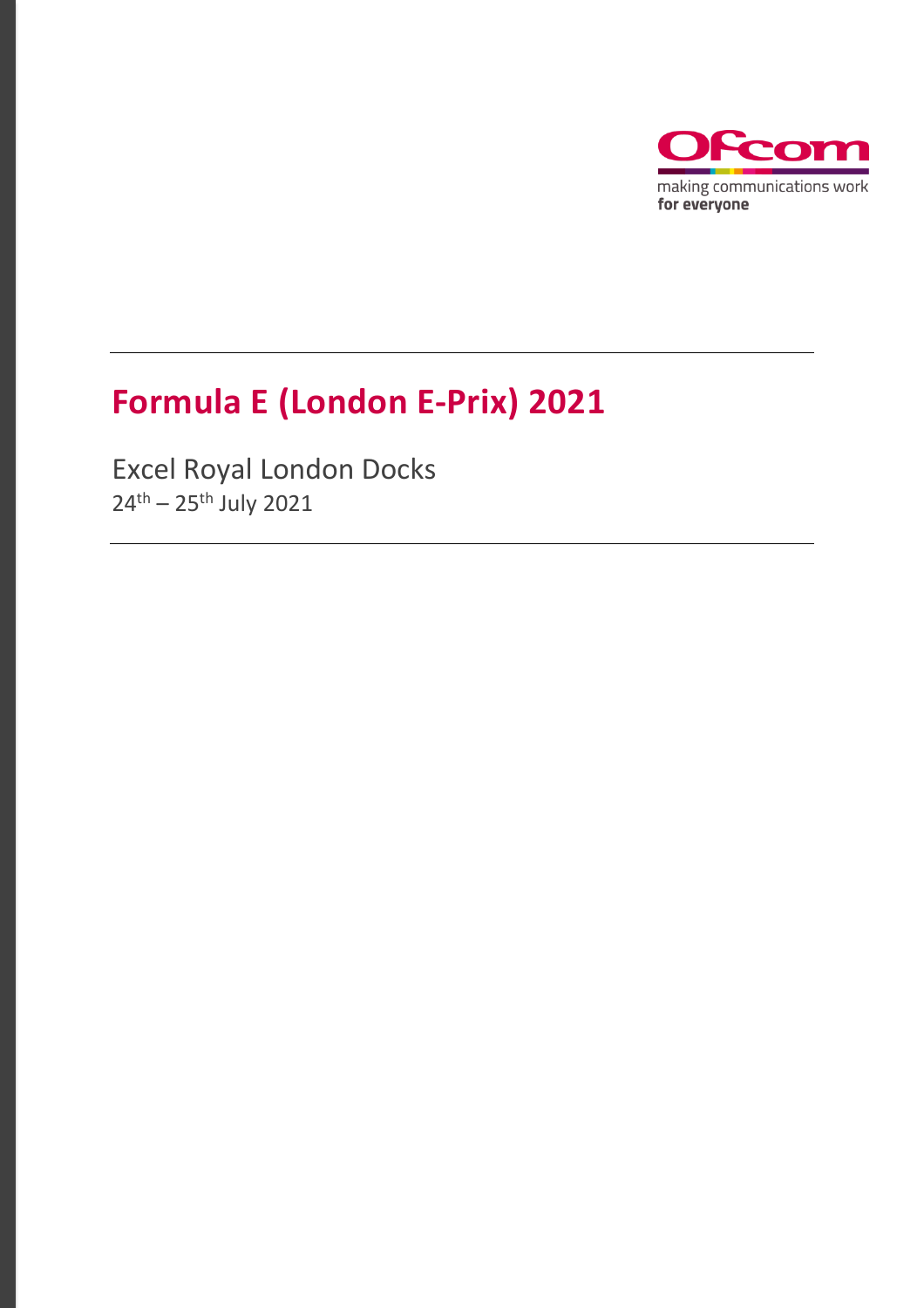### Introduction

Your Frequency coordinator from Ofcom PMSE this year is Janelle Jones, who will be handling all the requests and performing the planning process. Though this is the first year Formula E is on our major event calendar, we anticipate a large frequency requirement in a densely congested RF area. However, both careful planning and potential onsite support together with users operating within their licensing conditions will help towards achieving an interference free event.

The Coordinator managing this event is Janelle Jones

#### Frequency Coordinator



Janelle Jones

Our office contact details are:

+44 (0) 207 981 3803 or email: [pmse@ofcom.org.uk](mailto:pmse@ofcom.org.uk)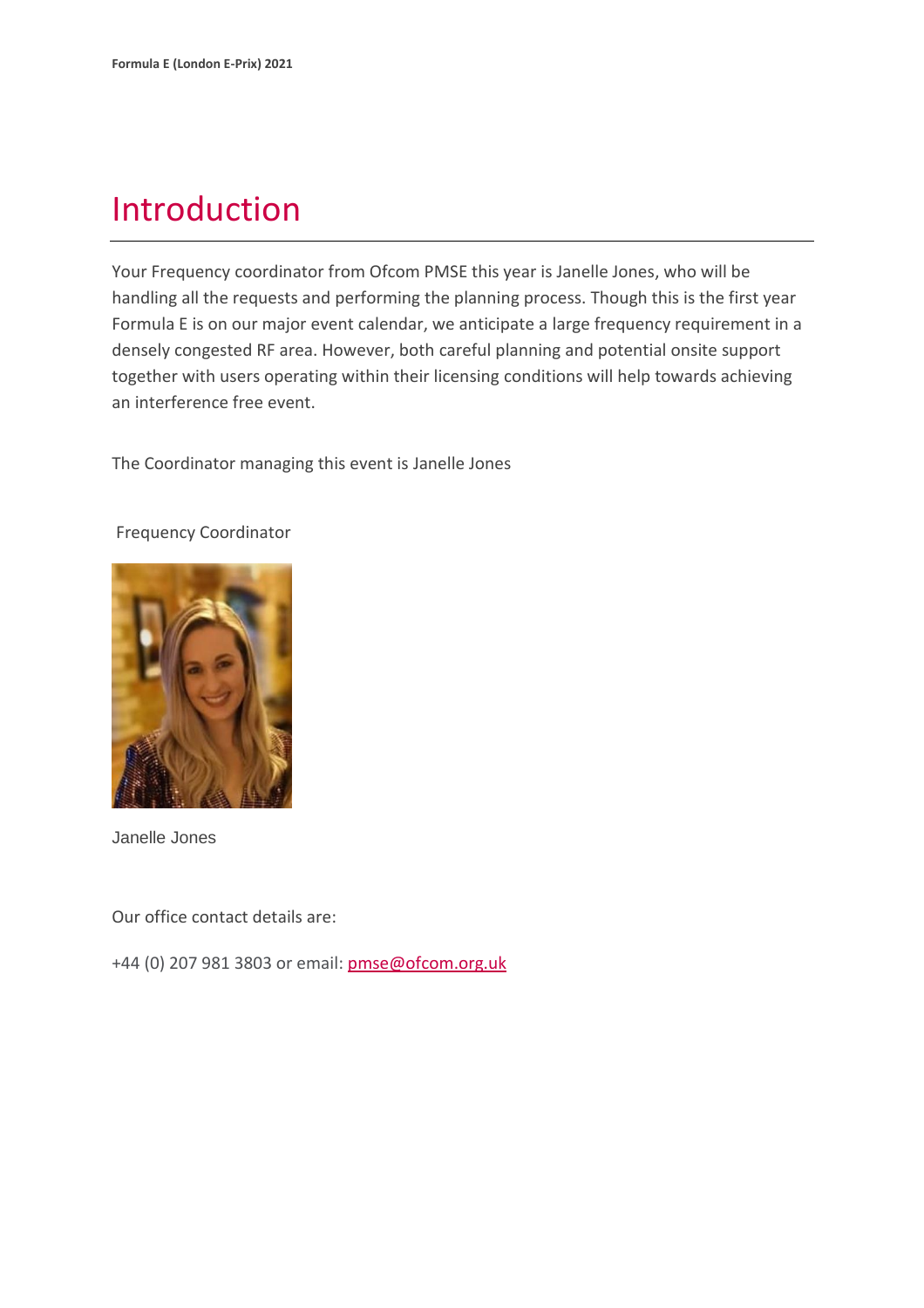### **Contents**

#### **Section**

| 1. Application Process        |   |
|-------------------------------|---|
| 2. Coordination and Licensing | 3 |
| 3. Event Time                 | 5 |
| 4. Useful Contacts            | 6 |
|                               |   |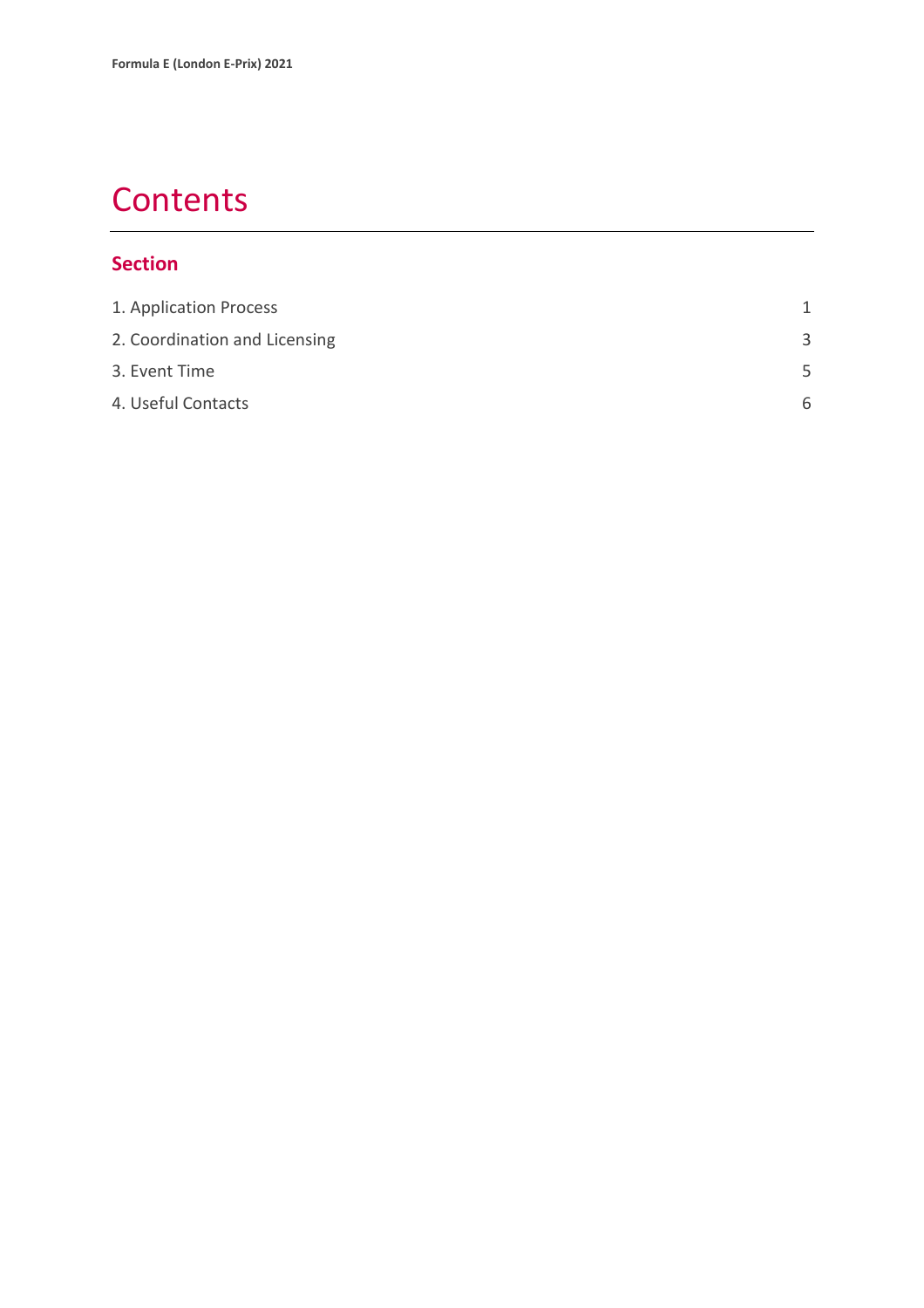### <span id="page-3-0"></span>1. Application Process

**Completed application forms submitted to Ofcom PMSE by 18th June 2021** 



**We aim to issue licences (where applications have been received within the stated time periods) on or before the 9th July 2021**



**Payment MUST be received before the start of the event, otherwise you will not be licensed to use frequencies.**

We accept Debit/Credit Cards, Cheques and Bank Transfers or can take payment from existing carnets. *Please note that Ofcom PMSE are unable to accept payments made by AMEX.*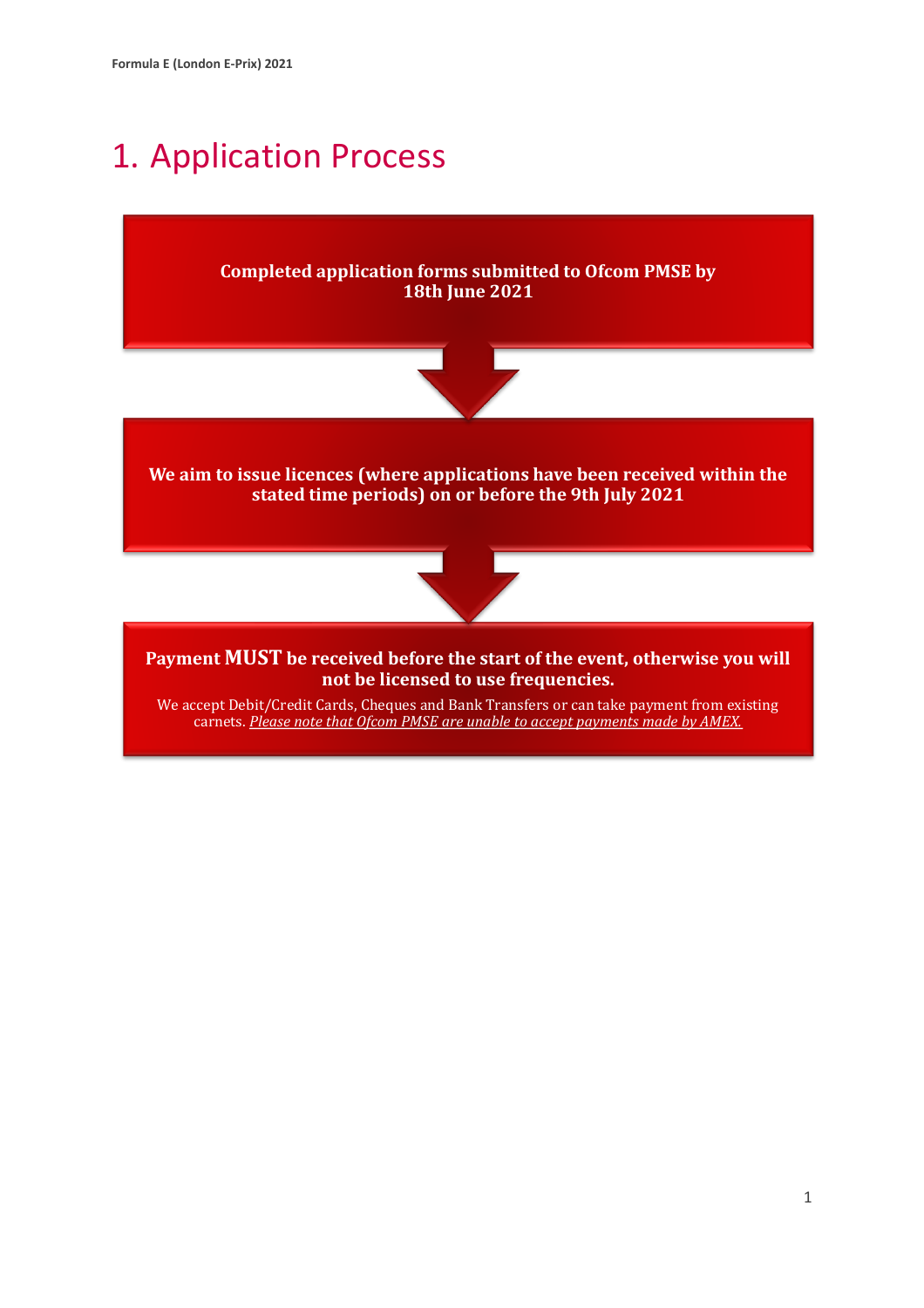PMSE spectrum is expected to be in high demand for Formula E, so applicants are asked to submit their requests at the earliest possible opportunity from now. It is advisable to submit frequency applications to us by the **18th June 2021**, as applications submitted later than this date may not be accommodated as required.

As Formula E is designated a Major Event, applications for frequencies will not be subject to Ofcom PMSE's usual three working day turnaround rule. All frequency applications will be collated and worked on at the same time in order to achieve the best frequency plan.

Application requests can be submitted via email (along with a completed application form please) to [pmse@ofcom.org.uk.](mailto:pmse@ofcom.org.uk)

Application forms are downloadable from our website at:

[https://www.ofcom.org.uk/manage-your-licence/radiocommunication](https://www.ofcom.org.uk/manage-your-licence/radiocommunication-licences/pmse/apply-for-a-pmse-licence)[licences/pmse/apply-for-a-pmse-licence](https://www.ofcom.org.uk/manage-your-licence/radiocommunication-licences/pmse/apply-for-a-pmse-licence)

Once there please expand the 'Download PMSE application forms' section and using either 'UHF Talkback licence Application' for radio talkback or 'Multipurpose Coordination Licence Application' for radio mic's, IEMs and cameras.

On receipt of a frequency application stakeholders will be notified, via email, that their application has been received. Once applications have been reviewed, customers will be contacted if there are any immediate questions regarding their requirements, or if any relevant information has been omitted.

Key information to include is as follows:

- Technical details surrounding the equipment How it is setup and being used
- The number of channels required
- The tuning range/capability of the kit
- Dates, times and exact location required on site
- Details of the team/organisation you are representing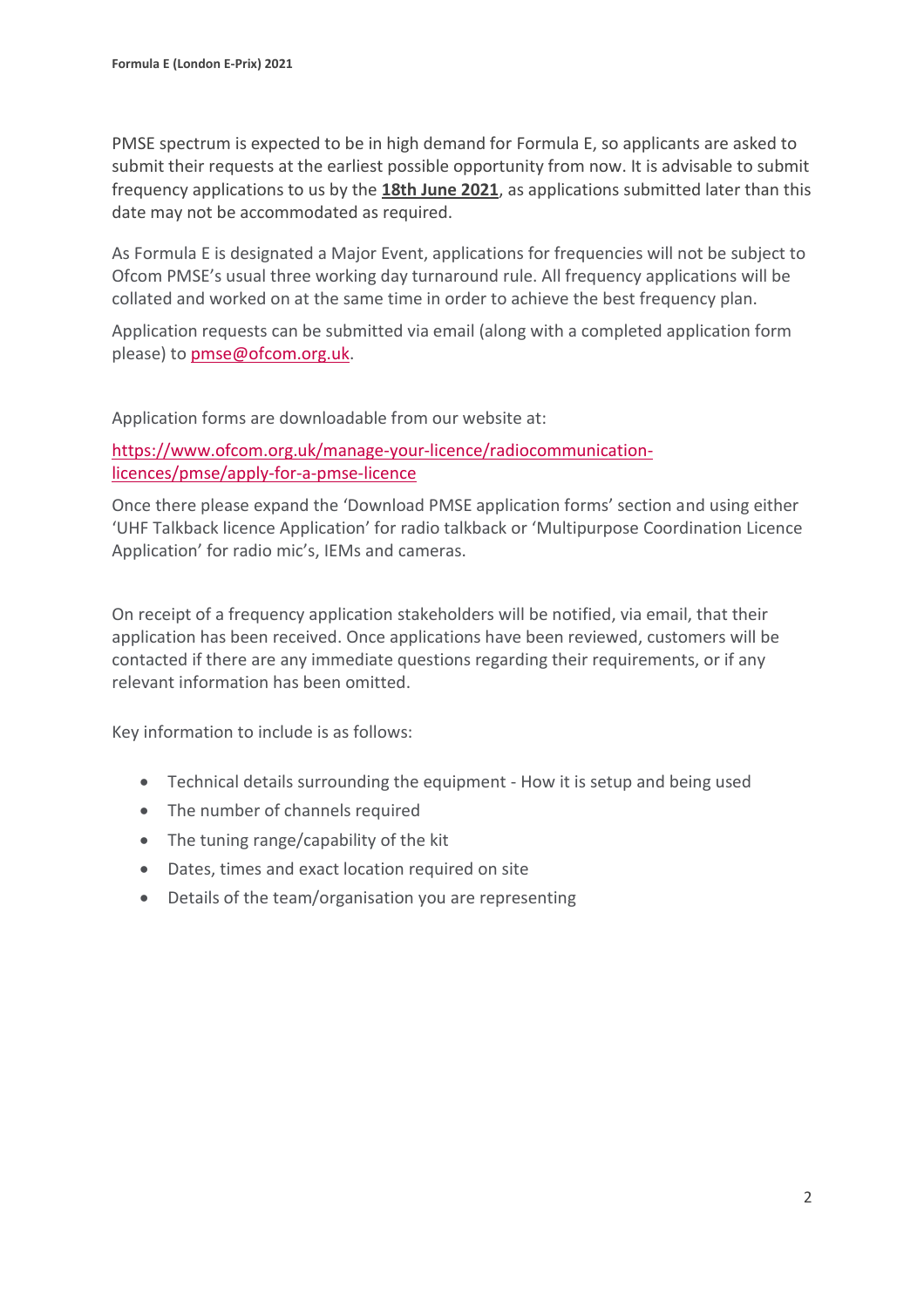# <span id="page-5-0"></span>2. Coordination and Licensing

#### 2.1 General Information

**150 MHz to 170 MHz** – This range is typically assigned for narrow band team communications.

**450 MHz to 470 MHz** - This range is typically assigned for narrow band broadcaster applications with some team communications

**470 MHz to 703 MHz** – Depending on equipment capability, the band can be deployed to accommodate, broadcaster communications & programme feeds, Data, wireless microphones and personal monitors. Please be aware that this range is shared with DTV for the area and certain channels will have to be avoided to protect both domestic reception & PMSE use.

**L Band - 1 GHz to 2 GHz** – This band is utilized for telemetry applications. This band does have certain constraints and will require special clearance from other long-term spectrum users.

**S Band - 2 GHz to 4 GHz** – Broadcast applications such as wireless cameras, return vision and air to ground aerial video. Highest demand is 2GHz to 2.5GHz & 3GHz to 3.6GHz. **Please note -** *Certain ranges will not be available for licensing due to spectrum changes that have taken place.*

When applying for frequencies we strongly advise customers to apply for ranges that Ofcom PMSE have control of, and manage, on a day to day basis – Please see: [https://www.ofcom.org.uk/manage-your-licence/radiocommunication](https://www.ofcom.org.uk/manage-your-licence/radiocommunication-licences/pmse/pmse-technical-info)[licences/pmse/pmse-technical-info](https://www.ofcom.org.uk/manage-your-licence/radiocommunication-licences/pmse/pmse-technical-info)

Scroll down to the 'Related Content' section towards the bottom of the page for full details of what this includes.

We will try our best to accommodate all frequency requests within the available spectrum to us but if we do have insufficient spectrum to satisfy demand, we will seek special authorisation to use spectrum, owned by another user, here at Ofcom. Please be mindful of this and allow us the extra time required to accommodate.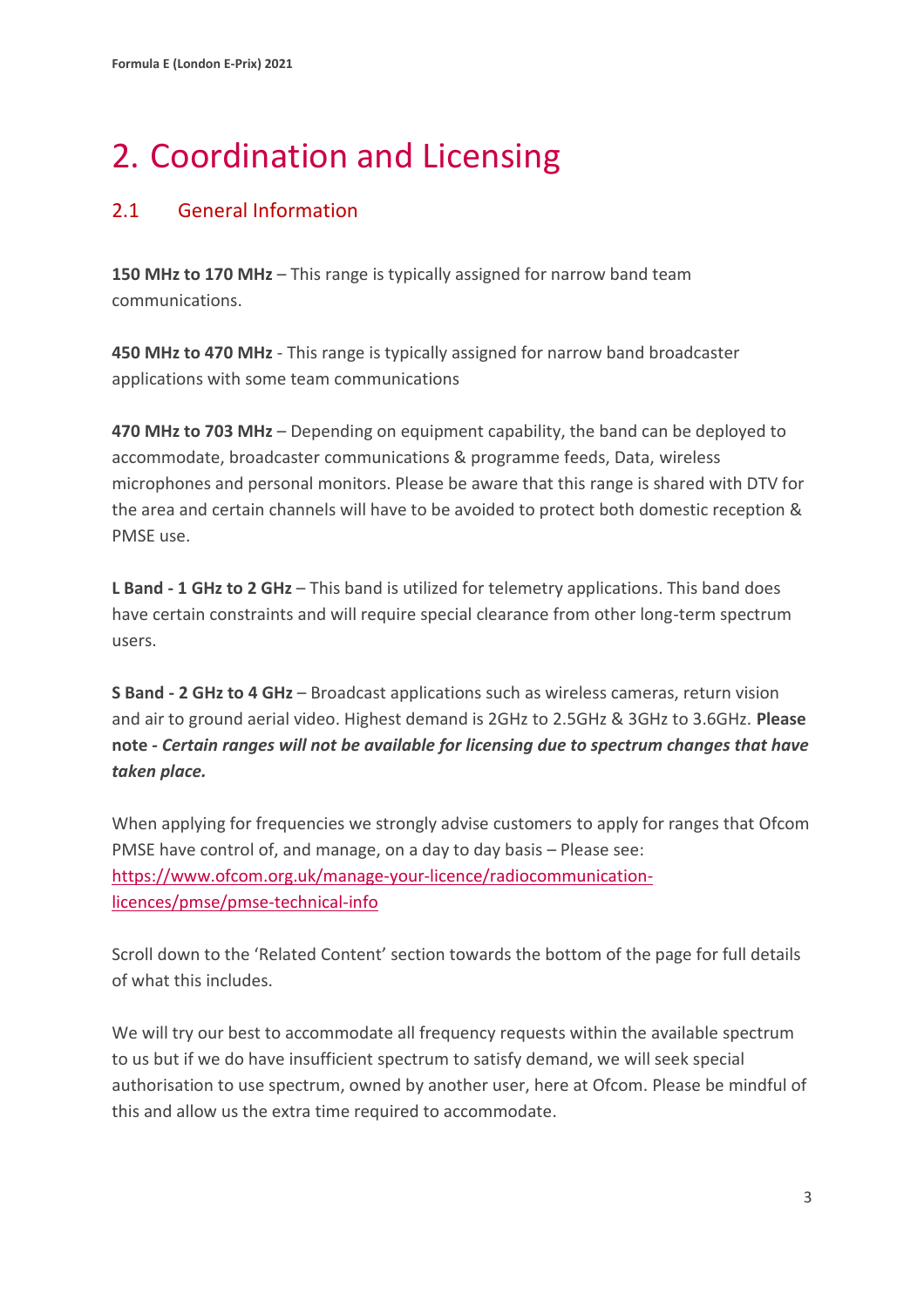#### 2.2 Payment and licence documents

It is imperative that we receive payment before your licence is scheduled to start so we can issue your licence documents with the required frequencies. To help with this we accept Debit/Credit Cards, and Bank Transfers or can take payment from existing carnets. When paying by Debit/Credit card you will receive a secure payment link to your email address. Your licensing documentation will be dispatched upon receipt of payment.

*Please note that Ofcom PMSE are unable to accept payments made by American Express (AMEX).*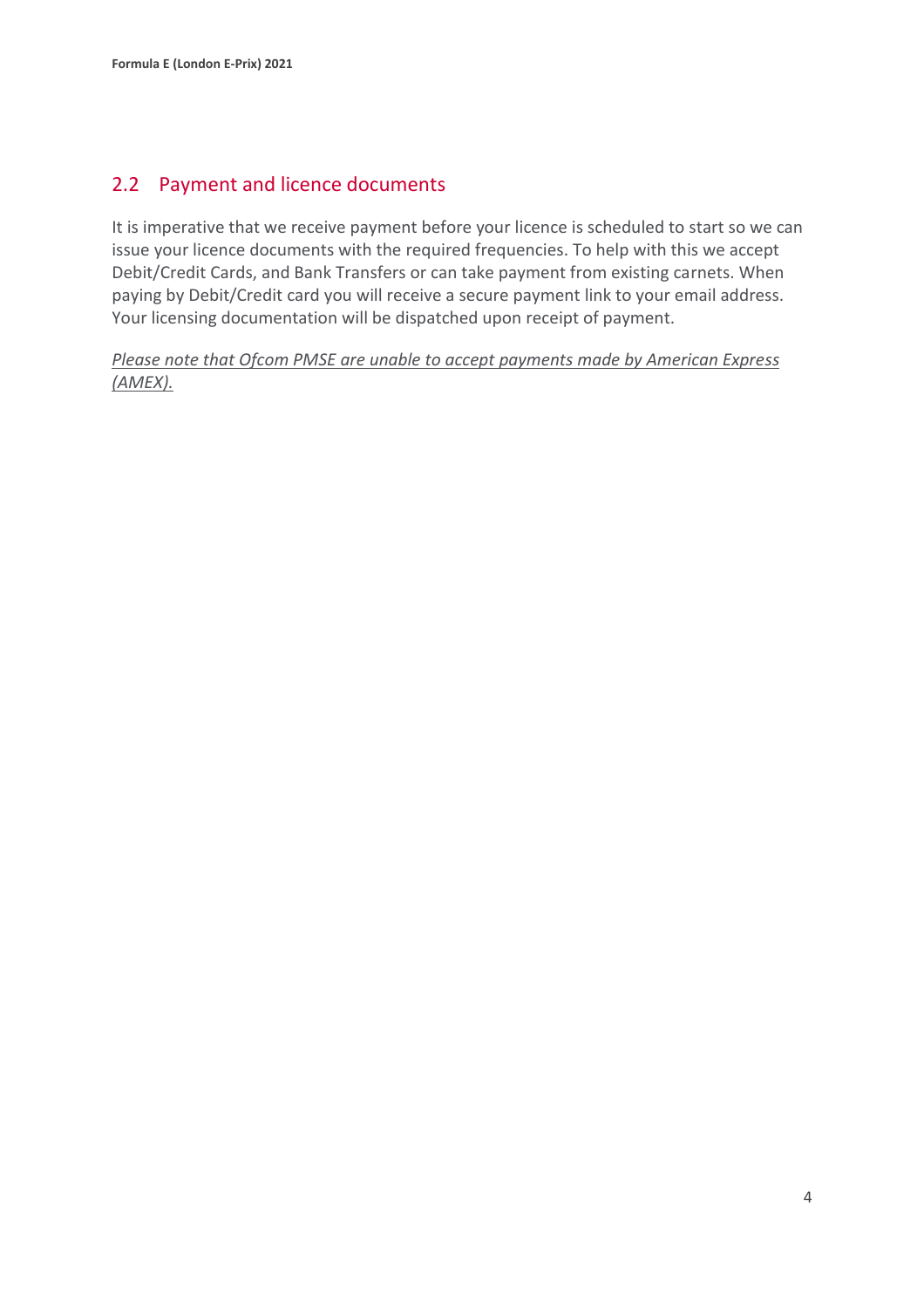# <span id="page-7-0"></span>3. Event Time

Operation of frequencies during the event may be subject to strict licensing times. These times must be adhered to. It is your responsibility to ensure that these rules are followed. If there are concerns about licensing times, please contact the Event Coordinator.

If, when on site, interference is experienced on your frequencies please contact the Event Coordinator, Office or the Out of Hours PMSE Spectrum Coordinator right away.

We will investigate why you may be subjected to this interference and offer you suitable alternatives within the constraints of your equipment should this be appropriate. Contact details can be found in Section 4 of this document.